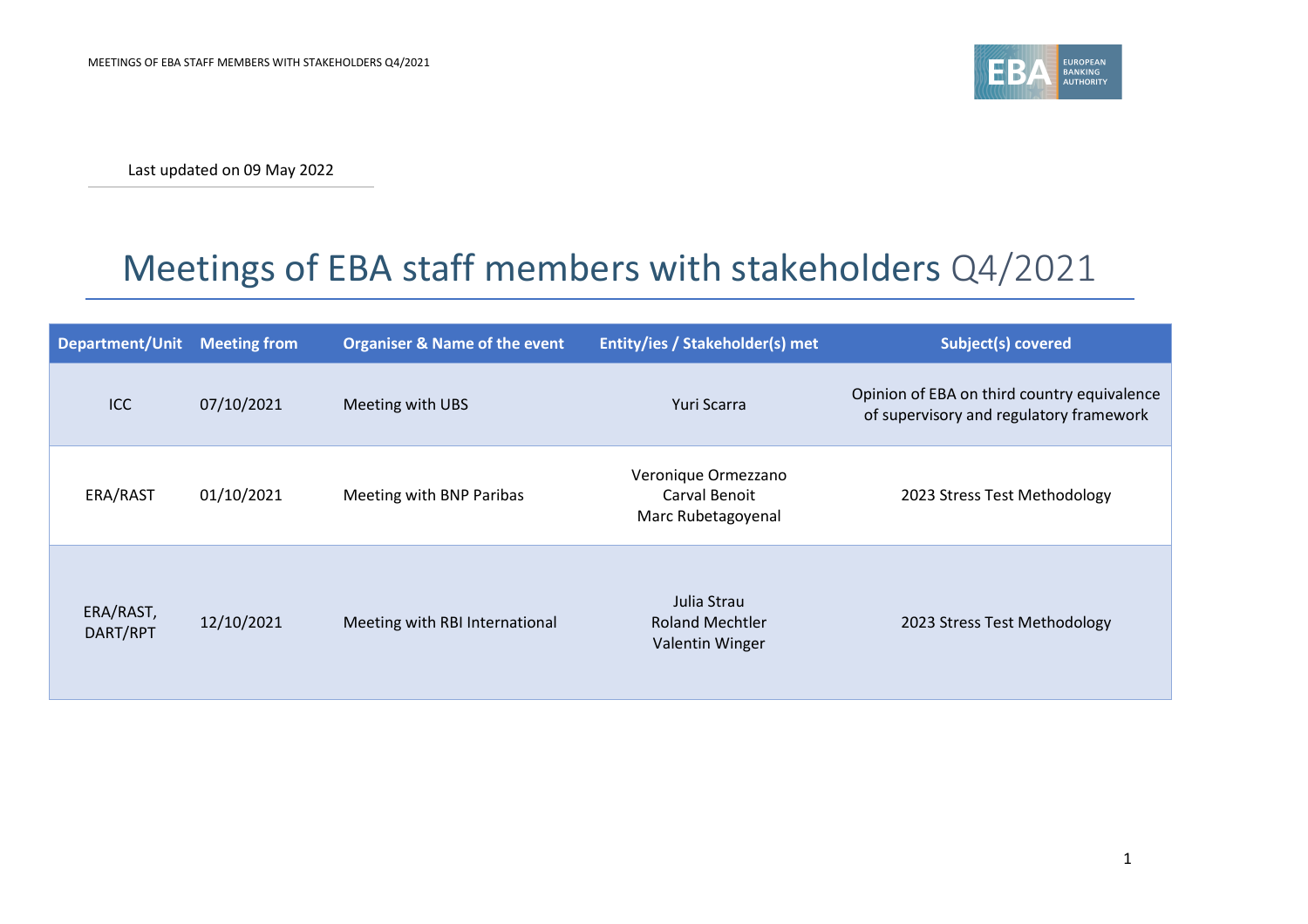

| ICC, PRSP   | 04/11/2021 | Meeting with IBM                           | <b>Howard Boville</b><br>Alan Peacok<br>Aly Farooqui<br>Carlo Comporti                           | IBM Cloud for Financial Services approach             |
|-------------|------------|--------------------------------------------|--------------------------------------------------------------------------------------------------|-------------------------------------------------------|
| PRSP/LILLAC | 01/10/2021 | Meeting with Crédit Agricole<br><b>CIB</b> | Cecile Bidet<br>Michael Benyaya<br>Doncho Donchev                                                | Capital aspects                                       |
| PRSP/RBM    | 01/10/2021 | Meeting with ISDA                          | Roger Cogan<br>Panayiotis Dionysopoulos,<br>Gregg Jones<br>Sandrine Lapinsonniere<br>Stevi Losif | Implications of the FRTB for Carbon Certifi-<br>cates |
| PRSP/LILLAC | 07/10/2021 | Meeting with Nomura                        | Seah SookLeen<br>Vaibhav Garg<br>Nancy Mcgrady                                                   | AT1 report and ESG recommendations                    |
| PRSP/RBM    | 22/10/2021 | Meeting with AFME                          | <b>Constance Usherwood</b><br>Michael Lever<br>Jouni Aaltonen<br>Sangitta Karelia                | Impacts of the QIS and interaction with TRIM          |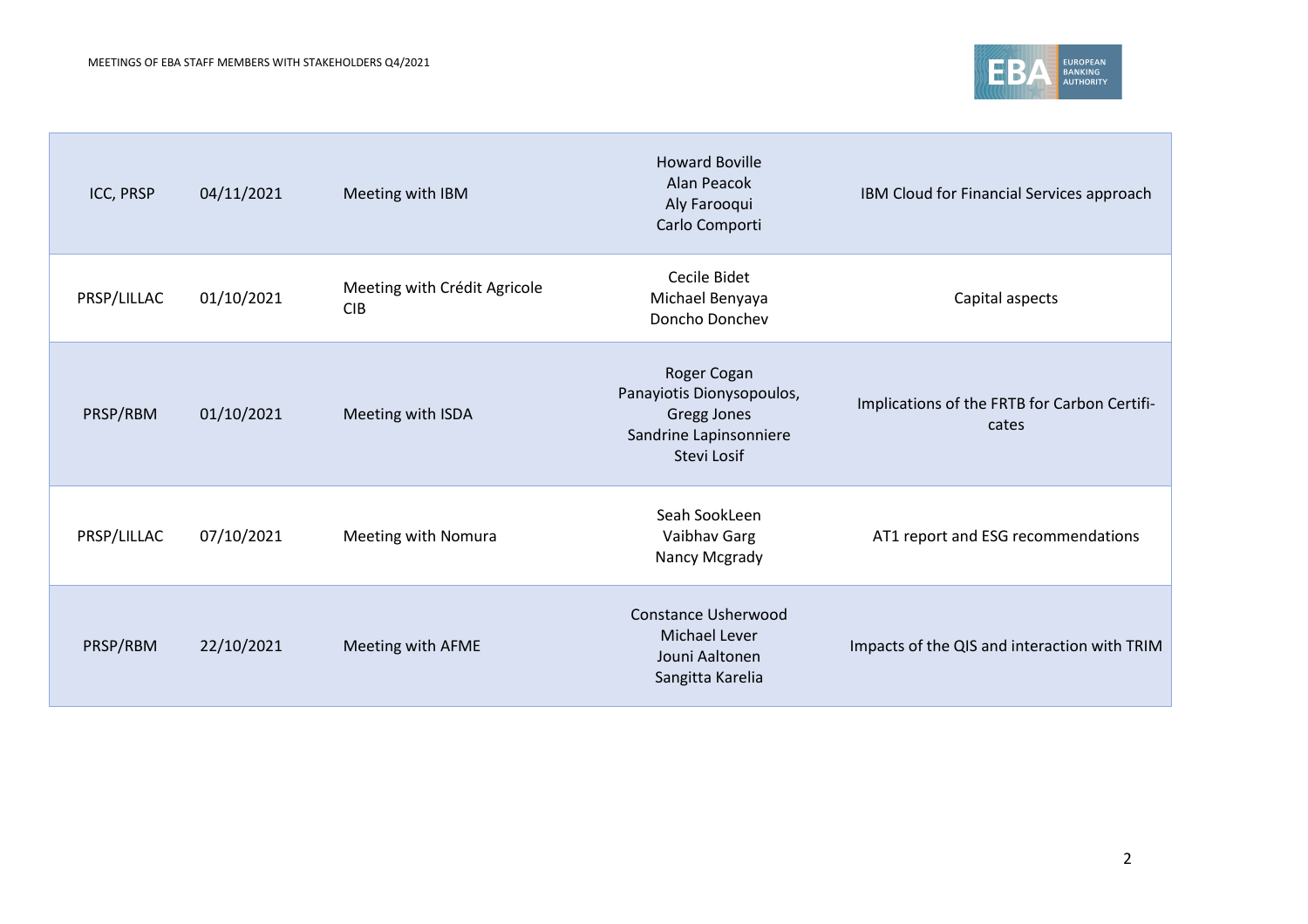

| PRSP/RBM    | 12/11/2021 | Meeting with EDW            | Dr. Chistian Thun<br>Marco Angheben<br><b>Maitane Puente Gonzalez</b><br>Gopala Krishnan Sankaran<br>Sascha Schimpfermann | Revision of the EBA NPL reporting templates,<br>data quality challenges regarding the new<br>ESMA reporting templates, aggregated sta-<br>tistics across asset classes |
|-------------|------------|-----------------------------|---------------------------------------------------------------------------------------------------------------------------|------------------------------------------------------------------------------------------------------------------------------------------------------------------------|
| <b>PRSP</b> | 10/11/2021 | Meeting with BPCE           | Benoit de la Chapelle Bizot<br>Gérald Niochaut<br>Myriam Lemaoult                                                         | Evaluation of the bank's residual result after<br>distribution of all prudential capital                                                                               |
| PRSP/LILLAC | 16/11/2021 | <b>Meeting with Natixis</b> | Alan Heveder Thomas Garnier<br>Julien Duquenne<br><b>Andrew Peacock</b><br>Thibault Archeray                              | Green use of proceeds and sustainability<br>linked bonds in capital                                                                                                    |
| PRSP/SURRR  | 17/11/2021 | Meeting with BNP Paribas    | Veronique Omezzano<br>Jeffrey Siegel<br>Michael Koh                                                                       | US regulatory landscape                                                                                                                                                |
| PRSP/RBM    | 19/11/2021 | Meeting with AIMA           | Jiri Krol                                                                                                                 | Discussions on securitisation                                                                                                                                          |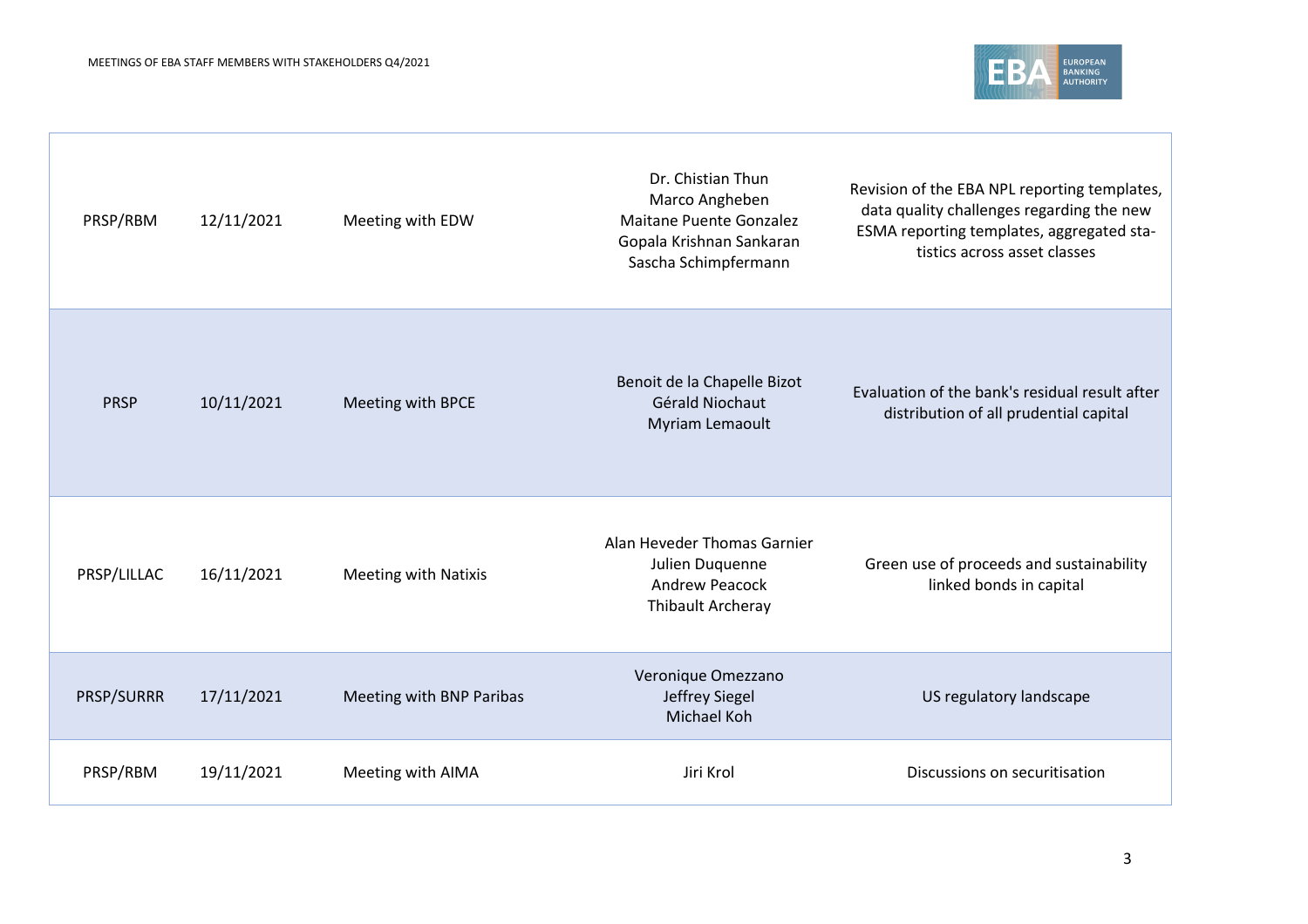

| PRSP/RBM    | 19/11/2021 | Meeting with Klarna         | Jenny Phung<br><b>Frank Farrell</b><br>Martijn Vliegenthart                                                                                               | Discussions on Art 4 CRR                 |
|-------------|------------|-----------------------------|-----------------------------------------------------------------------------------------------------------------------------------------------------------|------------------------------------------|
| PRSP/LILLAC | 30/11/2021 | Meeting with Morgan Stanley | <b>Charles Antoine Dozin</b>                                                                                                                              | Capital aspects                          |
| PRSP/RBM    | 01/12/2021 | Meeting with EPTA           | Mark Spanbroek<br>Piebe Teeboom                                                                                                                           | EBA's work programme on investment firms |
| PRSP/SURRR  | 13/12/2021 | Meeting with Deloitte       | <b>Maurica Cassells-Nunn</b><br><b>Esther Wehmeier</b><br>Giulia Gobbo<br>Mascha Hilgers<br>David Strachan<br>Vedi Vishal<br>Simon Zeital<br>Alex Szmigin | Update on IPU and Third Country branches |
| PRSP/LILLAC | 13/12/2021 | <b>Meeting with Mazars</b>  | Heike Hartenberger<br><b>Charles De-Boisriou</b><br>Christophe Bonnefoy<br>Xavier Larrieu<br><b>Vincent Guillard</b>                                      | Discussions on the IFRS9 Report          |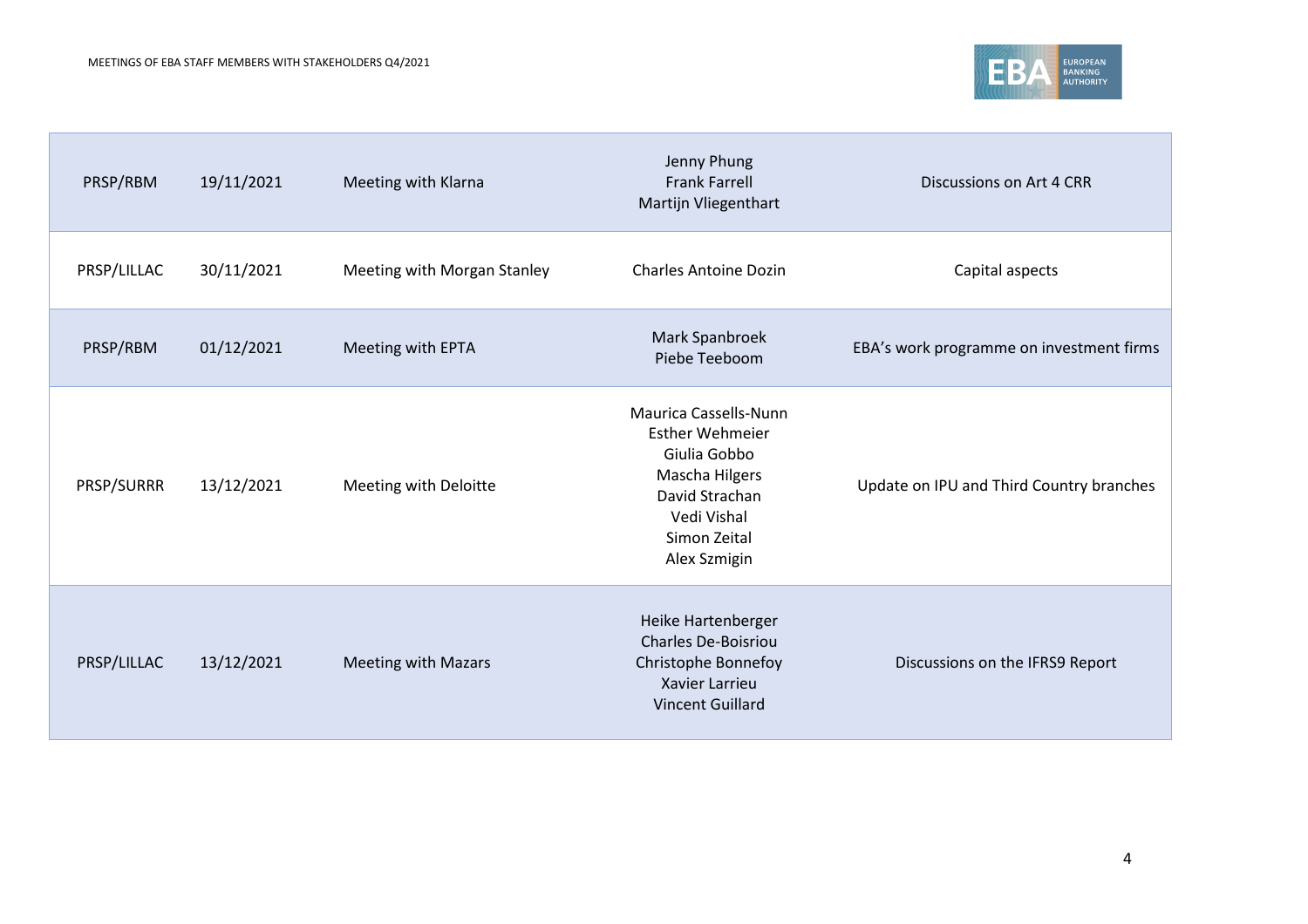

| PRSP/LILLAC | 14/12/2021 | Meeting with Deloitte | Charlotte Vandeputte<br><b>Christine Lallouette</b><br>Laurence Dubois<br><b>Herve Phaure</b>                                                                                | Discussions on the IFRS9 Report |
|-------------|------------|-----------------------|------------------------------------------------------------------------------------------------------------------------------------------------------------------------------|---------------------------------|
| PRSP/LILLAC | 15/12/2021 | Meeting with EY       | Tara Kengla<br>Rajeev Bansal<br>Cassondra Polegri<br><b>Michael Bosse</b><br>Fabian Luchsinger<br>Daniele Monzali<br>Francesco Chiulli<br><b>Cedric Naud</b><br>Laure Guegan | Discussions on the IFRS9 Report |
| PRSP/LILLAC | 15/12/2021 | Meeting with PWC      | <b>Burkhard Eckes</b><br>Cyril Kanony<br>David Wong<br>Jeroen Bockaert<br>John Mcdonnell<br>Peter Flick                                                                      | Discussions on the IFSR9 Report |